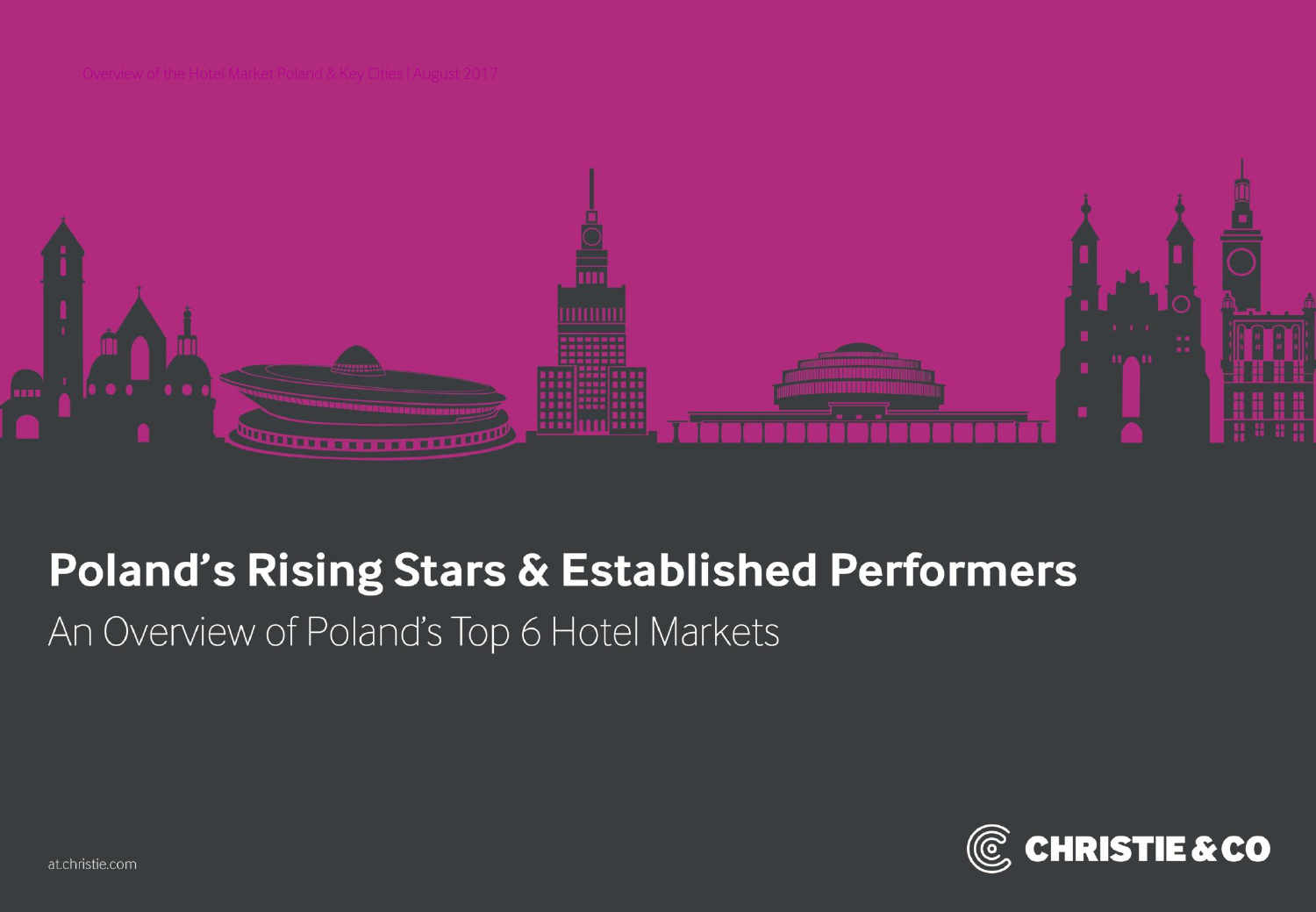## Overview of the Hotel Market Poland & Key Cities

### **Top 6 travelled destinations under review**

Dear Readers,

We are happy to present our latest report on the Polish hotel market with a focus on Poland's key tourism destinations. This is the second report of a series of insights into the hotel market trends in Poland, after our premier report "A Land of Opportunity – The Polish Hotel Market Revealed" published in June 2016.

The CEE hotel markets have rapidly gained interest over the past years. Due to a growing economy, the development and improvement of infrastructure and rising tourism demand, the region attracts international investors as well as leading hotel chains.

As a year-round destination, Poland not only shows a positive development in the tourism market, but also enjoys growing importance as a MICE destination. Several Polish cities have proven themselves continuously to be strong performers, establishing a reputable market presence. Other cities are currently on the rise, catching up and steadily finding their place in the international hotel market.

This review will give you an insight into the fundamental trends of Poland's top six key cities Warsaw, Krakow, Wroclaw, Tri-City, Poznan and Katowice.

We hope you enjoy reading our report. Best regards,

Lukas Hochedlinger Managing Director Central & Northern Europe

![](_page_1_Picture_11.jpeg)

Constan law

Constanze Maas Associate Director Advisory & Valuation Services

![](_page_1_Picture_14.jpeg)

![](_page_1_Picture_15.jpeg)

Warsaw

![](_page_1_Picture_17.jpeg)

Tri-City

![](_page_1_Picture_19.jpeg)

Krakow

Wroclaw

![](_page_1_Picture_21.jpeg)

Poznan

![](_page_1_Picture_23.jpeg)

Katowice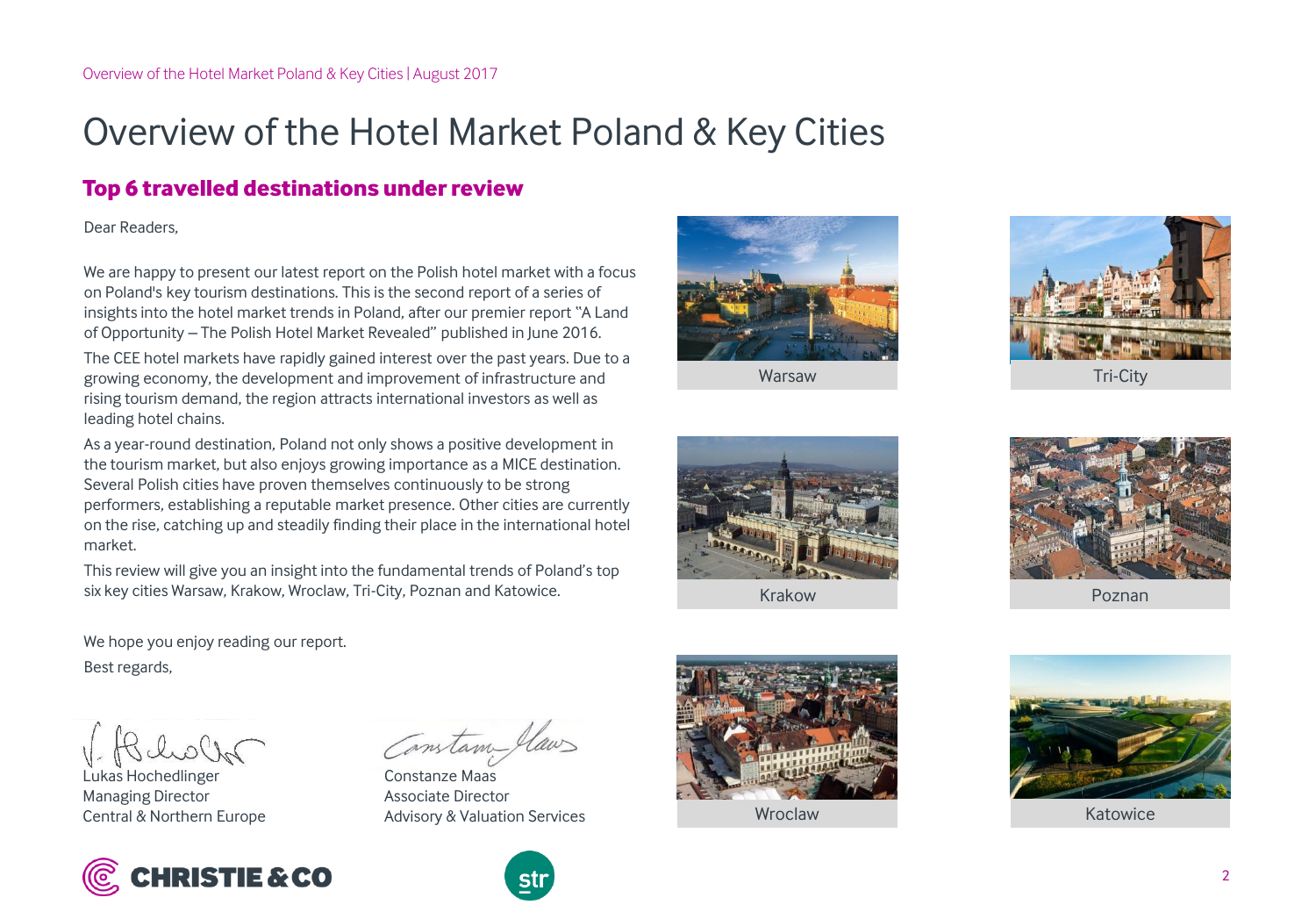## Macro Location Poland

### **Healthy economy and increasing quality of life**

![](_page_2_Figure_3.jpeg)

*Note: \*Foreign exchange rate based on average in 2016 Sources: Wikimedia Commons 2016, Copyright by Daniel 749; Statistical Office of Poland; World Bank; ECB; Christie & Co Research*

![](_page_2_Picture_5.jpeg)

#### **Socio-demographic framework**

- − The overall demographic evolution of Poland shows a slight continuous decline since 2012. In 2016, a **population** of **38.4 million** inhabitants was recorded.
- − Since 2012, the **unemployment rate** has dropped to **8.3%**. In 2015, a sheer number of 13,862 new jobs was recorded, placing Poland in third place in the European comparison behind the United Kingdom and France.
- − With a **GDP** of c. **€519 billion** in 2016, Poland ranks 12th in Europe and 23rd worldwide. Over the last two years, GDP has decreased by almost 14%, while over the last ten years, Poland's GDP grew by 1% on average p.a.

#### **Transportation & infrastructure**

- − There are **15 airports** spread across the country. According to 2015 passenger numbers, Warsaw Chopin Airport ranks first, accommodating over 11.2 million passengers, followed by International Airport Krakow-Balice (4.2m) and Gdansk Airport (3.7m).
- − Poland's **infrastructure** has continuously **improved** over recent years, partially due to the organisation of the UEFA Euro 2012.

| <b>Quick Facts</b>      | 2016   | 2012   |             |
|-------------------------|--------|--------|-------------|
| Inhabitants in million  | 38.4   | 38.5   | $-0.26%$    |
| Unemployment rate       | 8.3%   | 13.4%  | $-5.1$ ppt. |
| GDP in $Ebn*$           | 519.4  | 553.5  | $-6.2\%$    |
| GDP per capita in $E^*$ | 13.515 | 14.635 | $-5.9%$     |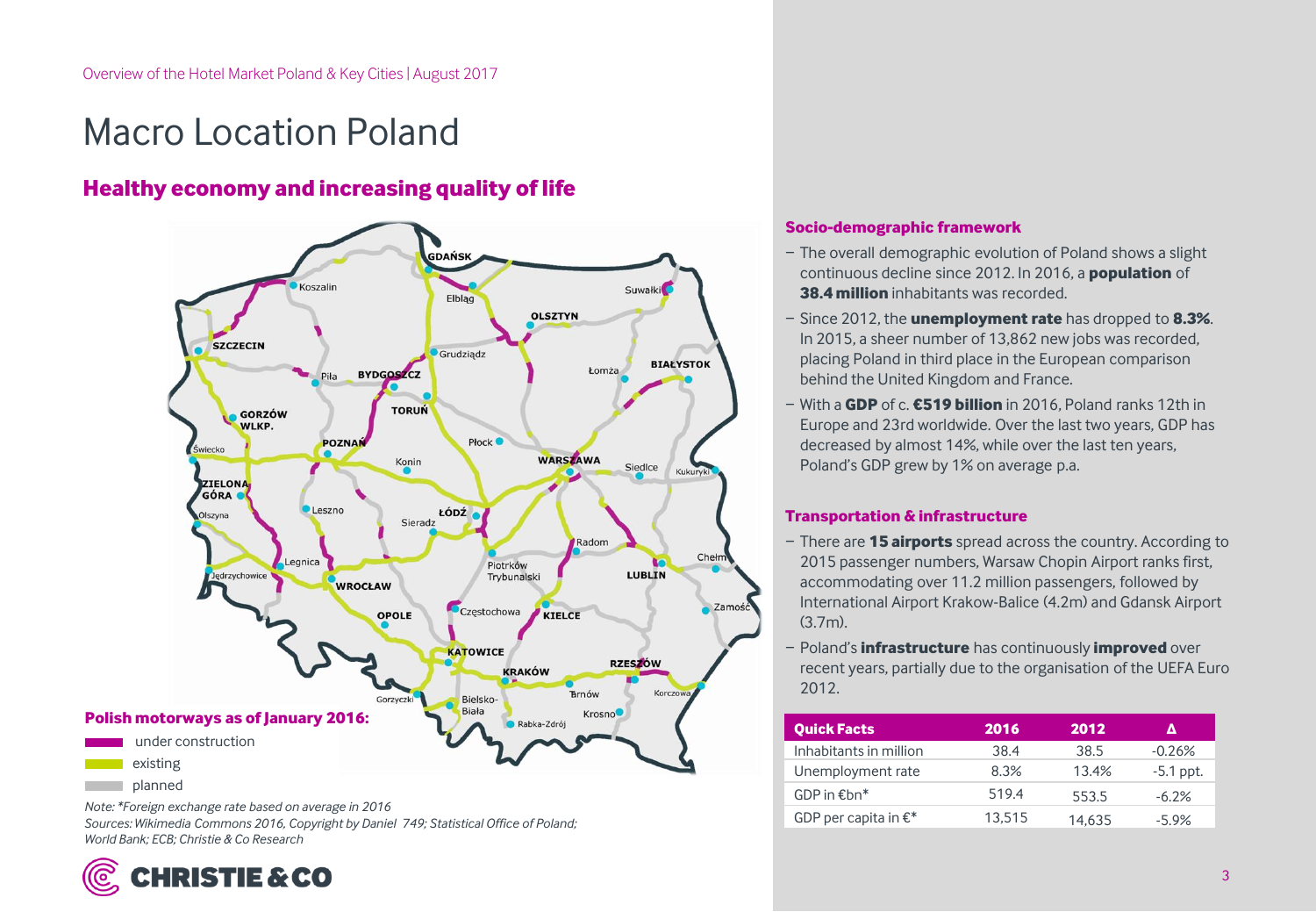## Hotel Market – Supply

### **Continuous growth of hotel supply with focus on the 3-star segment**

## **Hotel supply**

Poland's hotel market has shown continuous growth with extensive investments in this sector. The **number of accommodation** facilities in Poland has picked up significantly in 2012 with the UEFA Euro 2012 being co-hosted by Poland and Ukraine during summer. From 9,483 facilities in 2012 to 10,509 in 2016 supply continued to grow at a compound annual growth rate of 2.6%, a plus of **c. 11%** in total. An even more significant change was observed in regard to the number of hotels. Over the span of ten years, the **number of hotels almost doubled**. But even following 2012 the number of hotels grew from 2,014 in 2012 to 2,463 in 2016, representing a change of **c. 22%** (CAGR 5.2%).

### **Hotel segmentation**

Over the past five years, it has become evident that the **3-star segment**, with a total of 1,202 hotels and a market share of 49% in 2016, represents the majority of the hotel market supply. It currently holds more than 108,000 bed places, representing up to 43% of the 253,291 total accommodation bed places. **5-star hotels** compose the minority of the entire hotel stock, with only 61 hotels nationwide. The **upper midrange segments** continue to grow, while 1-star establishments recorded ongoing declines with on average -3.4% p. a. in terms of facilities. 3-star hotels had an annual growth rate of 7.2% and 4-star establishments of even 12.4%. An additional 107 hotels remain without categorisation *Sources: Statistical Office of Poland; Christie & Co Research*

![](_page_3_Picture_7.jpeg)

| 47   |              | 61    |  |
|------|--------------|-------|--|
| 224  | 777777       | 357   |  |
| 910  |              | 1,202 |  |
| 551  |              | 582   |  |
| 177  |              | 154   |  |
| 2012 | <b>Stars</b> | 2016  |  |

![](_page_3_Picture_9.jpeg)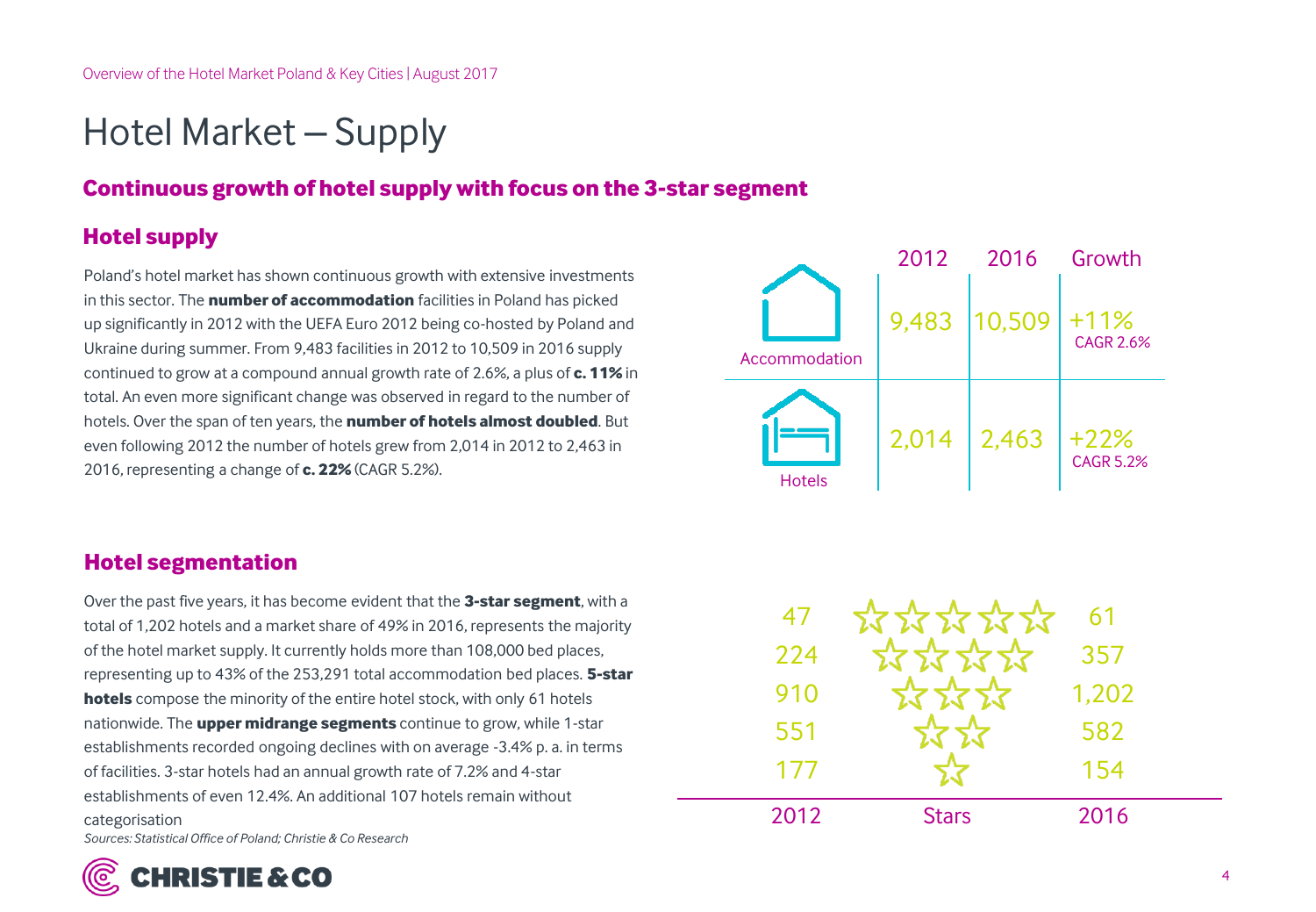## Hotel Market – Demand

### **Steep increase of hotel demand**

The development of hotel demand was affected by the worldwide financial and economic crisis in 2008. However, the number of arrivals and overnights recovered quickly and in 2010, pre-crisis levels could be exceeded.

From 2012 to 2016, the number of **tourism arrivals** in hotels increased by 46%, reaching c. 19.6 million and representing a compound annual growth rate of 9.9%. The number of **overnight stays** in hotels rose from 24.9 million in 2012 to 37.2 million in 2016 by 10.6% per year. The average length of stay in 2016 was about 1.9 days in hotels.

Poland is generally a **year-round destination**. Over the past 5 years, circa 20% of all overnight stays were generated by foreign visitors. Key international source markets include Germany, Great Britain, Ukraine, the US and Italy.

2012 Arrivals 2016 2012 Overnight stays 2016  $=$  CAGR 9.9%  $CAGR 10.$ Top 5 source markets (Overnight stays 2016 in '000s) **DF** GB U<sub>S</sub> 5,552 1,132 924 686 617 UA

![](_page_4_Picture_7.jpeg)

![](_page_4_Picture_8.jpeg)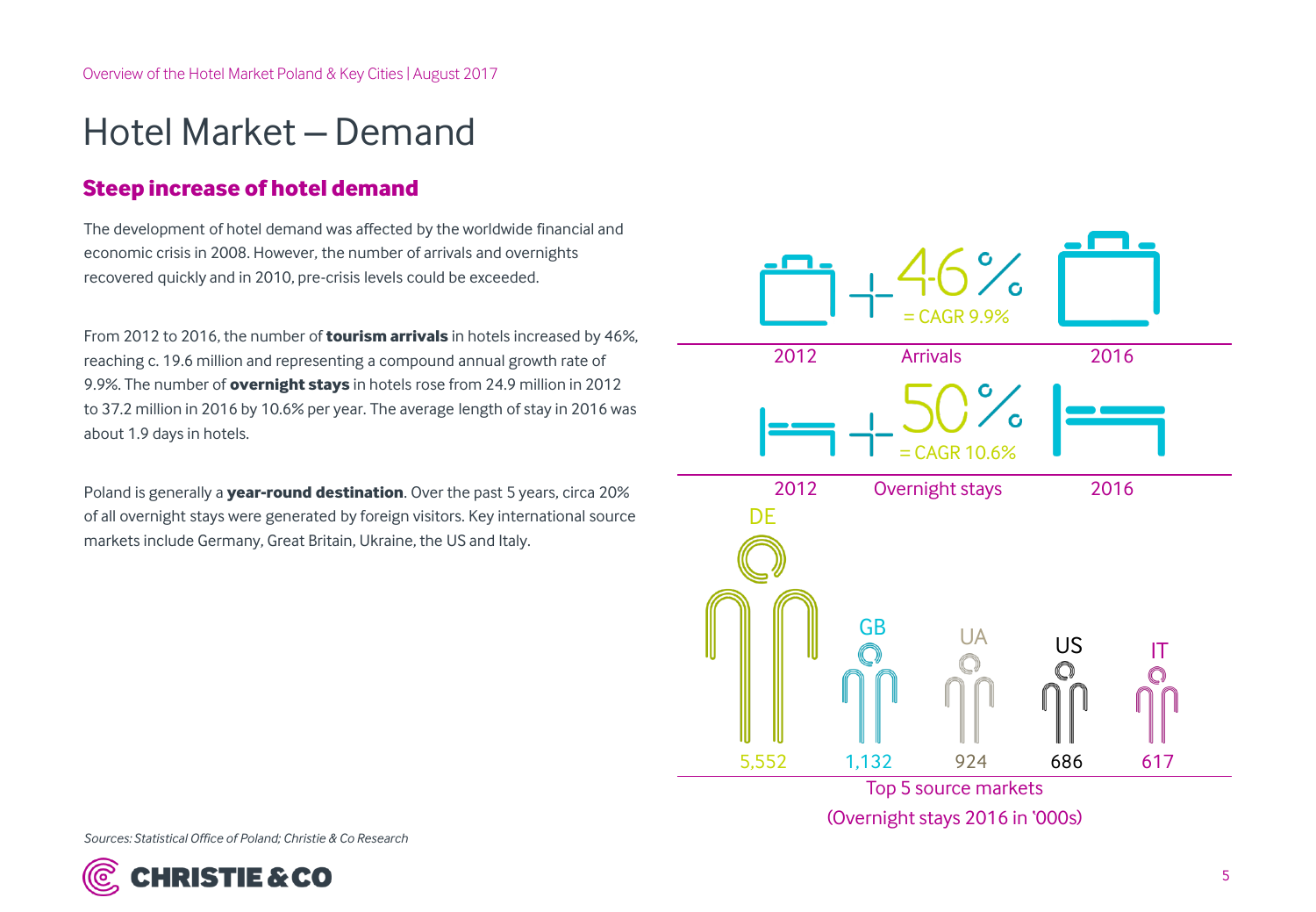## Hotel Market Warsaw

### **Capital, cultural and economic centre of Poland**

#### **Key highlights**

#### **Population (2016)**

C. 1.75m inhabitants (+0.6% YoY)

#### **GDP per capita (2014)**

 $-$  C. zł356,800 (+3.3% YoY) C. €85,300<sup>\*</sup>

#### **Warsaw Chopin Airport (2015)**

- Passengers: 11.2m (+6.1% YoY)
- Aircraft movements: c. 124,700 (+2.3% YoY)

#### **MICE (2015)**

- Conferences & congresses: 3,258 (2014: 2,582)
- $-$  Trade fairs: 122 (2014: 71)
- Corporate events: 5,088 (2014: 777)
- Incentive events: 4,854 (2014: 156)

#### **Key companies**

- PGE (energy supply)
- Bank BPH (financial services)
- Orange (telecommunications)
- PZU (insurance)
- Lot (airline)
- Poczta Polska (postal services)

#### **Points of interest**

- Old town (UNESCO World Heritage)
- Royal Castle
- Wilanow Palace
- Palace of Culture & Science
- Kampinos National Park (UNESCO biosphere reserve)

![](_page_5_Figure_29.jpeg)

![](_page_5_Figure_30.jpeg)

![](_page_5_Figure_31.jpeg)

#### **Evolution of supply**

Over the past five years, hotel supply in Warsaw increased steadily with double-digit growth rates. The number of hotels rose at a faster pace than the number of beds, leading to a decreasing average number of beds per hotel. The capital's hotel supply is dominated by brand-affiliated hotels representing c. 67% of all hotel rooms. The supply is well balanced between star categories with about 30% of hotel rooms in the 3- and 4-star segment respectively.

Currently, about 4,600 hotel rooms are under construction or being planned, with a focus on the 4-star segment.

#### **Evolution of demand**

The Warsaw hotel market experienced a steady increase in demand over the last five years. Arrivals rose by more than 32% or 7.2% on average p.a. from 2.2 million in 2012 to 2.9 million in 2016. Overnight stays increased slightly faster by about 8.4% p. a. to 4.8 million in 2016.

As a consequence, the average length of stay picked up only slightly from about 1.6 days in 2012 to c. 1.7 days in 2016.

The short length of stay can be explained by the importance of business travel to Warsaw due to its position as economic and political capital of Poland.

#### **Hotel market characteristics**

Patterns in the congress end event market show that May to June and September to December are the most frequented periods, while July, August, January and February mark the low season, due to school holidays. The city's accommodation market is fairly balanced between national and international tourists. About 60% of overnight stays in all accommodation facilities are generated by Polish tourists.

*Note: \*\*based on all accommodation facilities*

Tourists from the United Kingdom, the US and Germany as well as from Spain account for about one third of the 40% of international overnight stays in all accommodation facilities.

*Note: \* Foreign exchange rate based on average in respective year; sources: Statistical Office Poland; Polish Tourist Organisation; Warsaw Chopin Airport; Christie & Co Research*

![](_page_5_Picture_43.jpeg)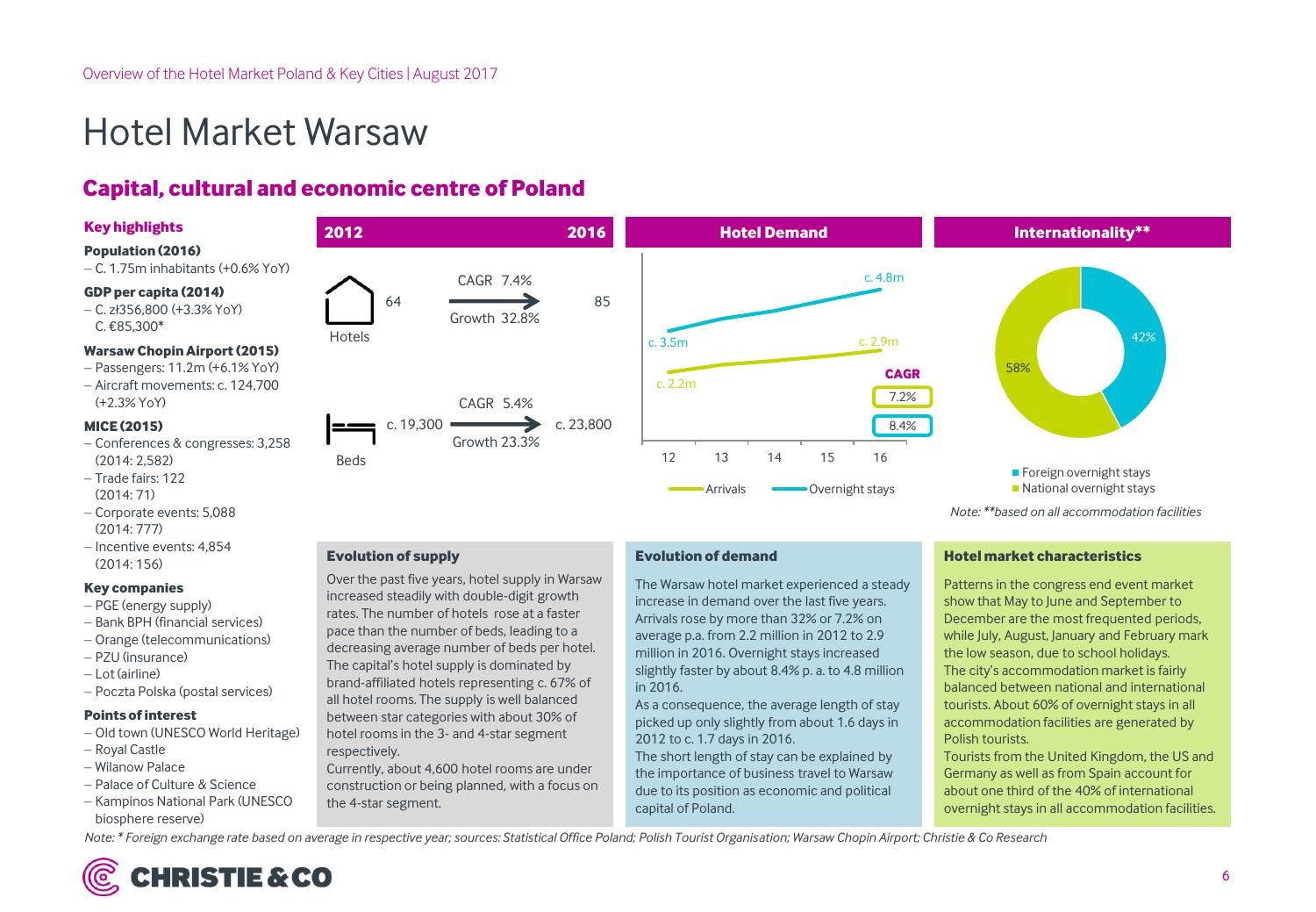## Hotel Market Krakow

### **Poland's number one tourism and BPO destination**

#### **Key highlights**

#### **Population (2016)**

 $-C.$  765k inhabitants  $(+0.6\%$  YoY)

#### **GDP per capita (2014)**

 $-$  C. zł72,100 (+4.5% YoY) C. €17,200\*

#### **John Paul II International Airport Krakow-Balice (2016)**

- Passengers: 4.9m (+18.1% YoY)
- Aircraft movements: c. 41,900 (+15.3% YoY)

#### **MICE (2015)**

- Conferences & congresses: 3,529 (2014: 2,439)
- $-$  Trade fairs: 143 (2014: 116)
- Corporate events: 139 (2014: 748)
- Incentive events: 1,377 (2014: 673)

#### **Key companies**

- Bayer (pharmaceuticals)
- General Electric (technology)
- Google (IT)
- Hitachi (technology)
- $-IBM$  (IT)

#### **Points of interest**

- Main Market Square & Cloth Hall
- Wawel Castle
- Kazimierz (Jewish Quarter)
- Auschwitz-Birkenau Concentration Camp

![](_page_6_Figure_27.jpeg)

![](_page_6_Figure_28.jpeg)

![](_page_6_Figure_29.jpeg)

#### **Evolution of supply**

With a CAGR of 2.2% over the last five years, Krakow counted 142 hotels in 2016. The number of beds increased by 5.6% on average p.a. to 21,200 in 2016 representing a trend to larger hotels.

Hotel supply in Krakow is divided evenly in brand-affiliated and privately-operated hotels with each segment accounting for approx. 50%. Based on the number of hotels, the 3-star segment is the strongest in Krakow, representing about 54% of all hotels and c. 40% of the bed supply. Krakow's current hotel pipeline counts about 1,300 hotel rooms with

about 40% of rooms in the 4-star segment.

#### **Evolution of demand**

Hotel demand in Krakow developed significantly faster than its supply and thereby attests to a healthy local hotel market. Arrivals in hotels increased from c. 1.4 million in 2012 by 29.5% to c. 1.8 million in 2016, while overnights experienced an annual average growth rate of 8.1% during the last five years totalling about 4.0 million overnight stays. The average length of stay remained almost unchanged at about 2.2 days. Due to its UNESCO listed historic centre and numerous attractions, Krakow depends heavily on leisure tourism, although its strong BPO industry attracts business travellers as well.

#### **Hotel market characteristics**

The accommodation market in Krakow is driven significantly by leisure tourism, leading to a high demand during summer and low demand during winter, with the weakest months being December to February. The number of international tourists in Krakow decreased slightly over the last years, accounting for about 55% of overnight stays in all accommodation establishments in 2016. Main international source markets in Krakow are the United Kingdom, Germany, the US, Italy, Norway, Spain as well as France, representing more than 50% of international overnights in 2016.

*Note: \*Foreign exchange rate based on average in respective year; sources: Statistical Office Poland; Airport Krakow-Balice; Polish Tourist Organisation; Christie & Co Research*

![](_page_6_Picture_38.jpeg)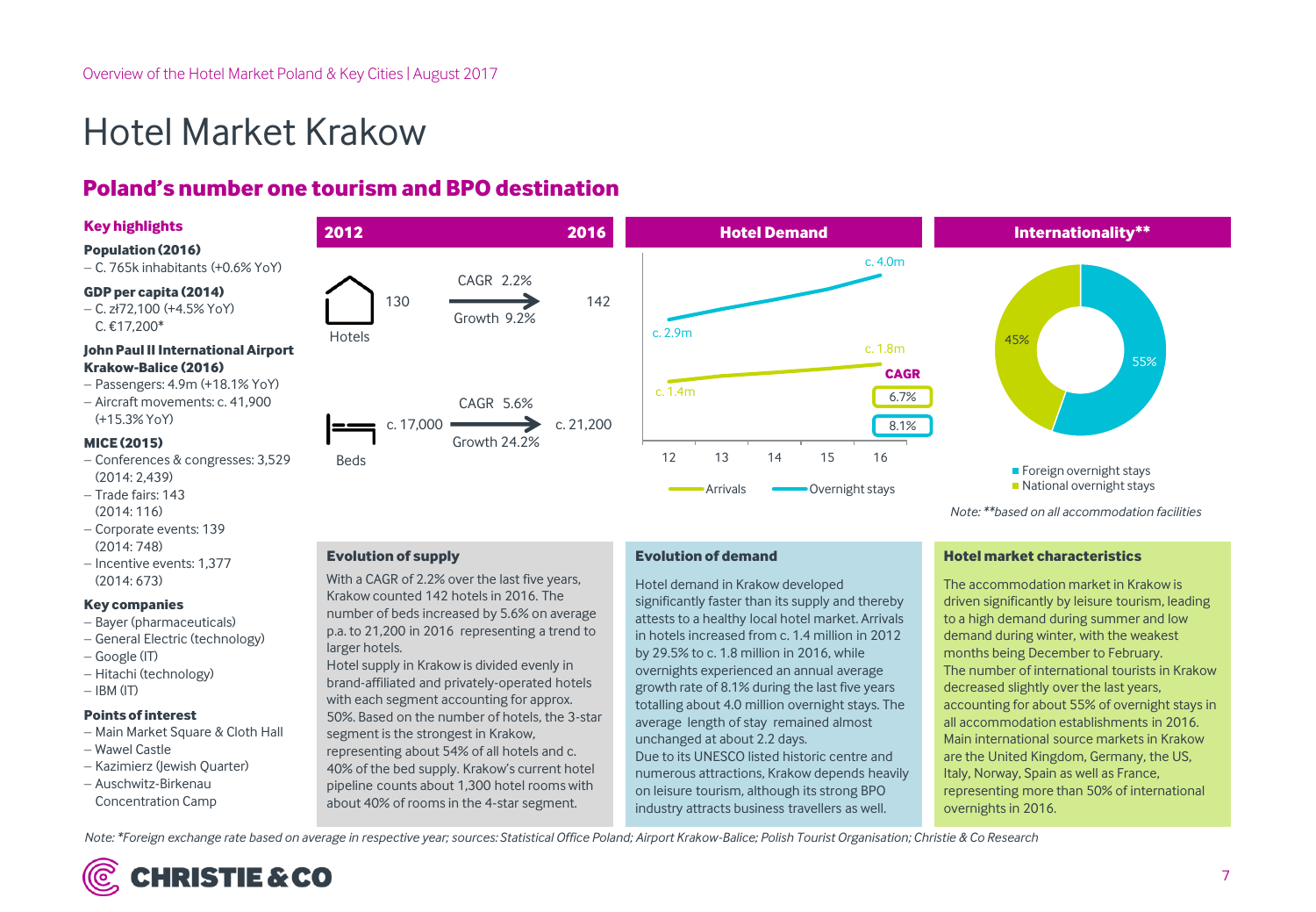## Hotel Market Wroclaw

### **European Capital of Culture 2016**

#### **Key highlights**

#### **Population (2016)**

 $-C. 638k$  inhabitants  $(+0.3\%$  YoY)

#### **GDP per capita (2014)**

 $-$  C. zł62.300 (+6.5% YoY) C. €14,900\*

#### **Wroclaw Copernicus Airport (2016)**

- Passengers: c. 2.4m (+4.3% YoY)
- Aircraft movements: c. 25,500 (4.0% YoY)

#### **MICE (2015)**

- Conferences & congresses: 1,293 (2014: 1,359)
- Trade fairs: 100 (2014: 146)
- Corporate events: 0 (2014: 855)
- Incentive events: 1,336 (2014: 431)

#### **Key companies**

- Allied Irish Bank (financial services)
- Toyota (automotive)
- Whirlpool (home appliances)
- Fagor (commercial appliances)
- Volvo (automotive)
- Siemens (technology)
- 3M (manufacturing)

#### **Points of interest**

- Ostrow Tumski
- Panorama Raclawicka
- Dwarf Treasure Hunt
- Cathedral of St. John the Baptist

![](_page_7_Figure_29.jpeg)

#### **Evolution of supply**

The hotel supply in Wroclaw is still relatively small compared to the other markets under review. The number of hotels increased from 46 in 2012 to 49 in 2016, representing a CAGR of 1.6%, while beds increased on average by 3.6% p.a. to c. 8,400 in 2016.

Hotel supply is split evenly between unbranded and branded hotels, with Accor being by far the strongest hotel chain in Wroclaw by number of hotel rooms.

Currently about 930 hotel rooms are under construction or in planning which are mostly in the 4-star segment.

#### **Evolution of demand**

The hotel accommodation market has developed positively over the past five years. Arrivals and overnight stays increased by about 9.5% and 12.0% respectively between 2012 and 2016. As a consequence, the average length of stay was about 1.8 days in 2016. Compared to the overall accommodation market in Wroclaw, demand for overnights grew by 57.3% within five years, while an increase of only 41.9% was found for all accommodation establishments. Being the European Capital of Culture 2016, increased funds were dedicated for city promotions and numerous cultural events.

#### **Hotel market characteristics**

Wroclaw's accommodation market shows typical seasonality patterns. Demand reached its peak during the summer, while winter as well as spring experience lower demand, demonstrating the strong influence of leisure tourism.

Polish guests account for about 64% of overnight stays in all accommodation establishments.

The main source markets for the city of Wroclaw originate from Germany, with a majority share of 43% in 2016, followed by visitors from the UK and Spain, contributing a demand of 9% and 4% respectively.

*Note: \*Foreign exchange rate based on average in respective year; sources: Statistical Office Poland; VisitWroclaw; Polish Tourist Organisation; Christie & Co Research*

![](_page_7_Picture_41.jpeg)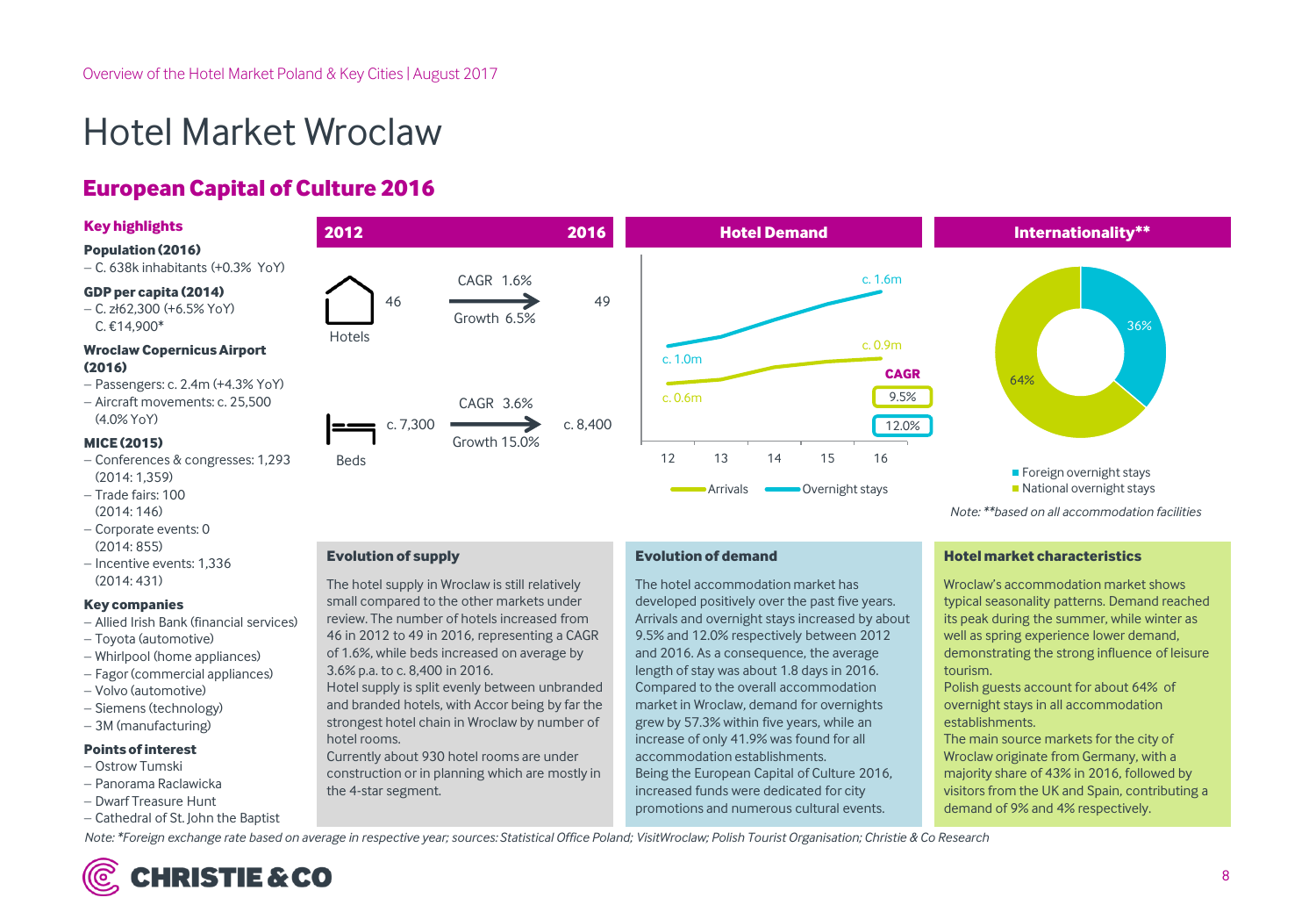## Hotel Market Tri-City

### **Gdansk, Gdynia and Sopotform Poland's mostimportant seaside destination**

#### **Key highlights**

#### **Population (2016)**

− C. 748k inhabitants (0.1% YoY)

#### **GDP per capita (2014)**

− C. zł61,900 (+0.1% YoY) C. €14,800\*

#### **Gdansk Lech Walesa Airport (2015)**

- − Passengers: c. 3.7m (+12.7% YoY)
- − Aircraft movements: c. 40,300 (+1.0% YoY)

#### **MICE Gdansk (2015)**

- − Conferences & congresses: 1,736 (2014: 680)
- − Trade fairs: 83 (2014: 38)
- − Corporate events: 476 (2014: 567)
- − Incentive events: 947 (2014: 391)

#### **Key companies**

- − LOTOS (lubricants)
- − Energa (energy supply)
- − Ergo Hesita (insurance)

#### **Points of interest**

- − Westerplatte
- − St. Mary's Basilica
- − Long Market (Dlugi Targ Street)
- − Sopot's beaches
- − Gdynia old town

![](_page_8_Figure_26.jpeg)

![](_page_8_Figure_27.jpeg)

![](_page_8_Figure_28.jpeg)

*Note: \*\*based on all accommodation facilities*

#### **Evolution of supply**

Since 2016, hotel supply in Tri-City increased from 64 to 75 hotels, illustrating a growth of 17.2% and a CAGR of 4.0%. The number of beds grew at an even faster pace. The hotel mix in Tri-City is well-balanced between chainoperated and unbranded hotels, reflecting c. 52% and 48% respectively. While the majority of hotels in the Tri-City area can be allocated to the 3-star segment, there are no economy hotels categorised as 1-star. An additional supply of c. 3,500 rooms is set to be added to Tri-City in the upcoming years, with the largest increase to be expected in the 3- and 4-star segments.

#### **Evolution of demand**

Over the last five years, an increase of 53.1% in the number of arrivals could be observed in Tri-City, representing a compound annual growth rate of 11.2%. and reaching about 920,000 arrivals in 2016. The number of overnight stays grew significantly by 49.5% to c. 1.9 million within the last five years, representing a strong CAGR of 10.6%.

The average length of stay decreased slightly, but then plateaued at approximately 2.1 days between 2012 and 2016.

Due to its history and geographical position on the coast, leisure tourists accounted for the largest portion of travellers staying in Tri-City.

#### **Hotel market characteristics**

Tri-City is largely a summer destination. A variety of historic sites as well as water sport and cultural activities attract leisure tourists, particularly families. Approximately 75% of overnight stays in Tri-City originated from Polish visitors in 2016. The winter months are dominated by business travellers from the Nordic countries. Several shipping and other maritime companies have their Polish offices located along the coast of the Tri-City area. More specifically, the main source markets of Tri-City include Norway, Sweden, Germany and the United Kingdom.

*Note: \*Foreign exchange rate based on average in respective year; sources: Statistical Office Poland; Gdansk Lech Walesa Airport ; Poland Travel; Polish Tourist Organisation; Christie & Co Research*

![](_page_8_Picture_39.jpeg)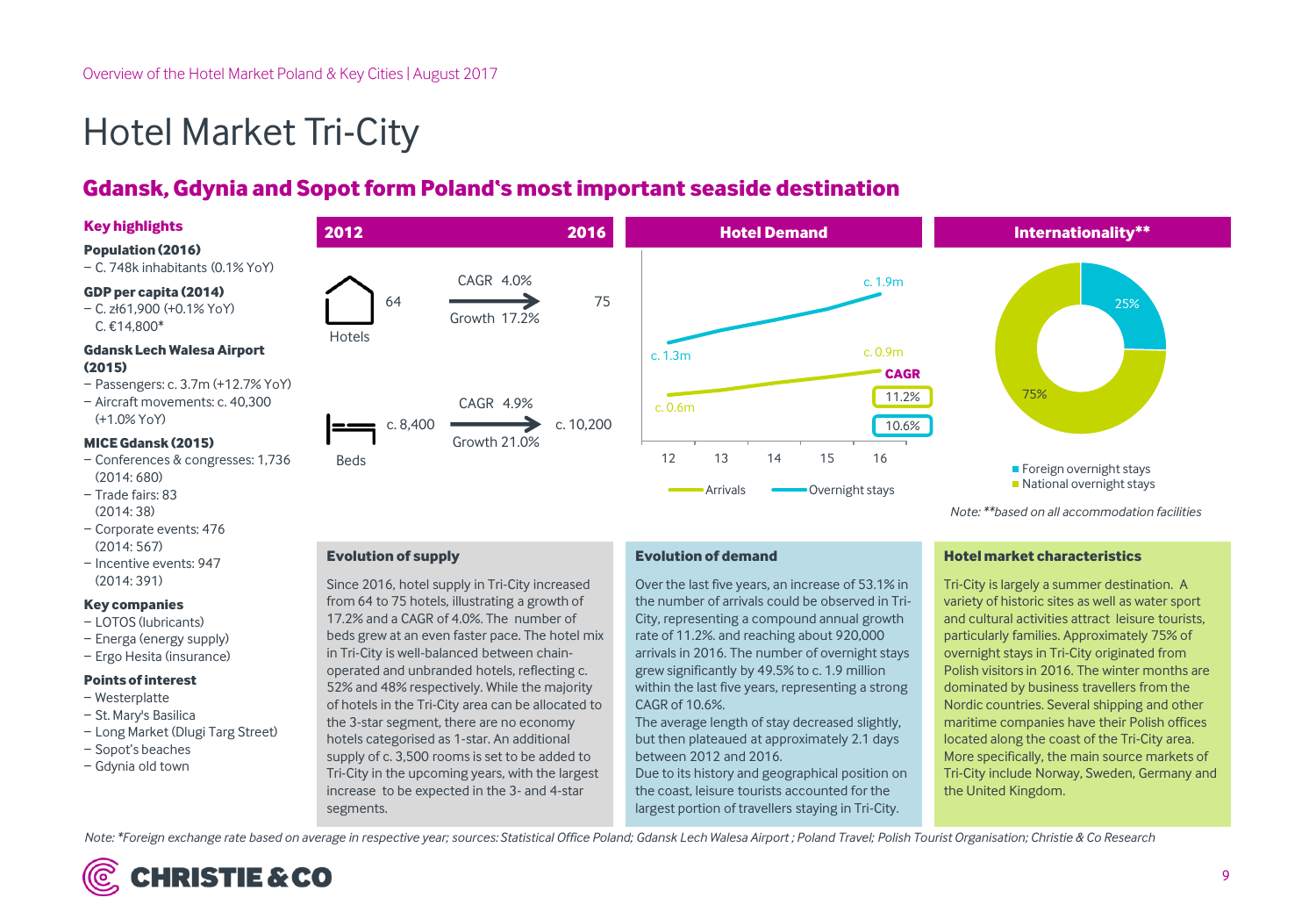## Hotel Market Poznan

### **City by Warta river in western Poland attracts business and leisure travellers alike**

#### **Key highlights**

#### **Population (2016)**

− c. 540k inhabitants (-0.4% YoY)

#### **GDP per capita (2014)**

− c. zł89,200 (+3.0% YoY) c. €20,800\*

#### **Poznan–LawicaAirport (2016)**

- − Passengers: c. 1.7m (+13.9% YoY)
- − Aircraft movements: c. 24,800 (+13.6% YoY)

#### **MICE Poznan (2015)**

- − Conferences & congresses: 1,648 (2014: 752)
- − Trade fairs: 139 (2014: 110)
- − Corporate events: 692 (2014: 628)
- − Incentive events: 500 (2014: 216)

#### **Key companies**

- − Jerónimo Martins (food retail)
- − Enea S.A. (energy supply)
- − Allegro Group (new media)

#### **Points of interest**

- − Renaissance Town Hall
- − Maltanka Train
- − Stary Browar 5050
- − Cathedral Island
- − Citadel Park
- − Imperial Castle

![](_page_9_Figure_27.jpeg)

Beds

![](_page_9_Figure_28.jpeg)

**Evolution of supply**

With an annual increase of approximately 3.5%, Poznan's hotel supply grew from 48 hotel establishments in 2012 to 55 in 2016. The number of available hotel beds increased at a CAGR of 4.8% over the past five years. Overall, hotel beds represent a share of c. 75% of the total accommodation market. The majority of 5- and 4-star hotels in Poznan are affiliated with a hotel chain, while 80% of 3-star hotels are privately owned and operated. Over 80% of all hotels fall into the 3- or 4-star categories. Poznan's hotel pipeline is set to expand by c.1,400 additional rooms, further increasing the share of the 3- and 4-star segments.

#### **Evolution of demand**

The demand for hotel rooms in Poznan has increased steadily since 2012, reaching c. 630,000 arrivals in 2016, representing a compound annual growth rate of 11.4%. Overnight stays recorded the same growth rate of 11.4% over the past five years, reaching just over one million in 2016. As the number of arrivals and overnight stays increased at the same level, the guests' average length of stay remained constant at approximately 1.7 days. Poznan's guest mix is more heavily weighted towards business travellers, although it is leisure travellers who dominate overnight stays in the summer months.

#### **Hotel market characteristics**

*Note: \*\*based on all accommodation facilities*

Occupancy rates between June and October are higher than in the rest of the year, suggesting that Poznan is affected by seasonality, with demand peaking in September, counting 150,000 overnights in all accommodation establishments in 2016. Almost two-thirds of overnight stays in all of Poznan's accommodation establishments originated from national visitors in 2016. Since 2012, the amount of domestic visitors has increased twice as fast as the number of international visitors. Main international source markets include Germany with a 29% share of all overnights in 2016, followed by the UK (9%) and Spain (7%).

28%

Note: \*Foreign exchange rate based on average in respective year; sources: Statistical Office of Poland; Poznan-Lawica Airport; Poznan Travel; Polish Tourist Organisation; Tourmis; Christie & Co Research

![](_page_9_Picture_36.jpeg)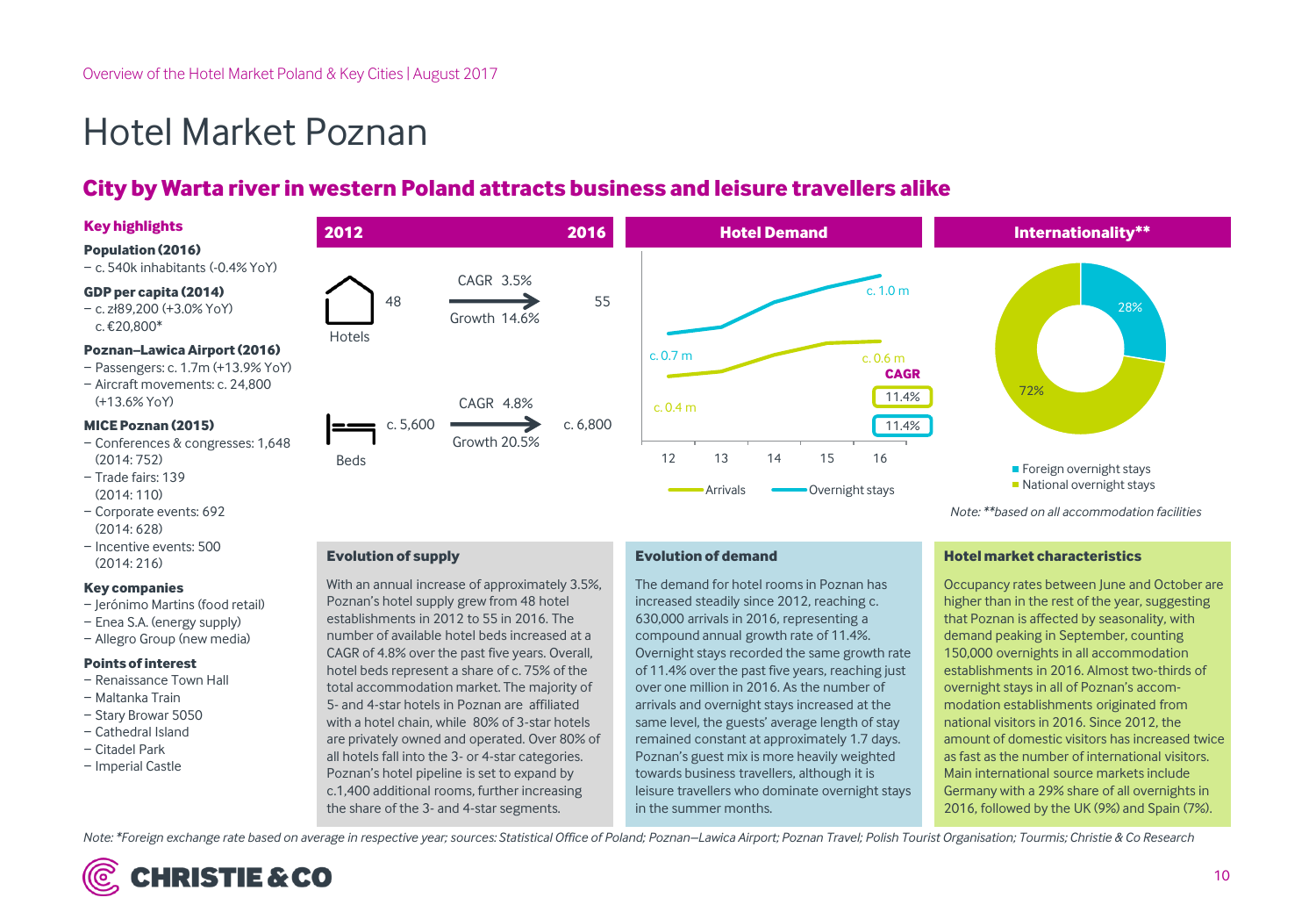## Hotel Market Katowice

### **Hotel supply remains constantin Poland's city of music and business**

#### **Key highlights**

#### **Population (2016)**

− C. 298k inhabitants (-0.6% YoY)

#### **GDP per capita (2014)**

− C. zł61,000 (+2.5% YoY) C. €14,200\*

#### **Katowice International Airport (2016)**

- − Passengers: c. 3.2m (+5.0% YoY)
- − Aircraft movements: c. 31,000 (-2.3% YoY)

#### **MICE Katowice (2015)**

- − Conferences & congresses: 827 (2014: 462)
- − Trade fairs: 54 (2014: 17)
- − Corporate events: 1,045 (2014: 1,044)
- − Incentive events: 69 (2014: 52)

#### **Key companies**

- − IBM (IT)
- − Mentor Graphics (graphic design)
- − Unilever (consumer goods)
- − Rockwell Automation (industrial automation)
- − ArcelorMittal

#### **Points of interest**

- − Wyspianski Silesian Theatre
- − Silesian Museum
- − Kosciuszko Park
- − NOSPR (National Polish Radio Symphony Orchestra)

![](_page_10_Figure_27.jpeg)

#### **Evolution of supply**

With just under 300,000 inhabitants, Katowice is one of Poland's smaller destinations, thus reflecting the limited hotel offer despite belonging to the Silesian Metropolis. Although the number of hotels has not changed, bed supply increased slightly, implying that hotels are expanding or smaller hotels are being replaced. Based on number of rooms 56% of Katowice's hotels fall into the 4-star category. The supply is dominated by branded hotels (75%), with the majority of independent hotels positioned in the economy segment. Close to 500 additional rooms are in the pipeline, chiefly contributing to the 4-star segment.

#### **Evolution of demand**

The demand for hotels in Katowice illustrates a slow but steady growth from 2012 to 2016, with an increase of c. 100,000 arrivals and overnight stays in the city, implying that length of stay has remained stable. The average length of stay in hotels in 2016 was 1.6 days, while in all accommodation establishments in Katowice it was 1.8 days. In 2016, arrivals to Katowice reached approx. 310,000, while overnight stays reached almost 500,000. The guest mix in the city is relatively evenly balanced, but a majority of travellers staying in Katowice's hotels visit the city for congress, conference and trade fair purposes.

#### **Hotel market characteristics**

Due to Katowice's seasonality patterns the months of June to September record the largest amount of overnight stays. The months with the lowest demand are December to February, reaching on average 35,000 overnights each. Polish tourists continue to constitute the majority of travellers to Katowice, representing

c. 70% of overnight stays in 2016. The remaining 30% of overnight stays are contributed by German (22%), Ukrainian (12%) and Italian (9%) visitors to the city. Guests from the United Kingdom and France follow closely behind the top three demand generators.

*Note: \*Foreign exchange rate based on average in respective year; sources: Statistical Office of Poland; Katowice International Airport; Poland Travel; Polish Tourist Organisation; Christie & Co Research*

![](_page_10_Picture_36.jpeg)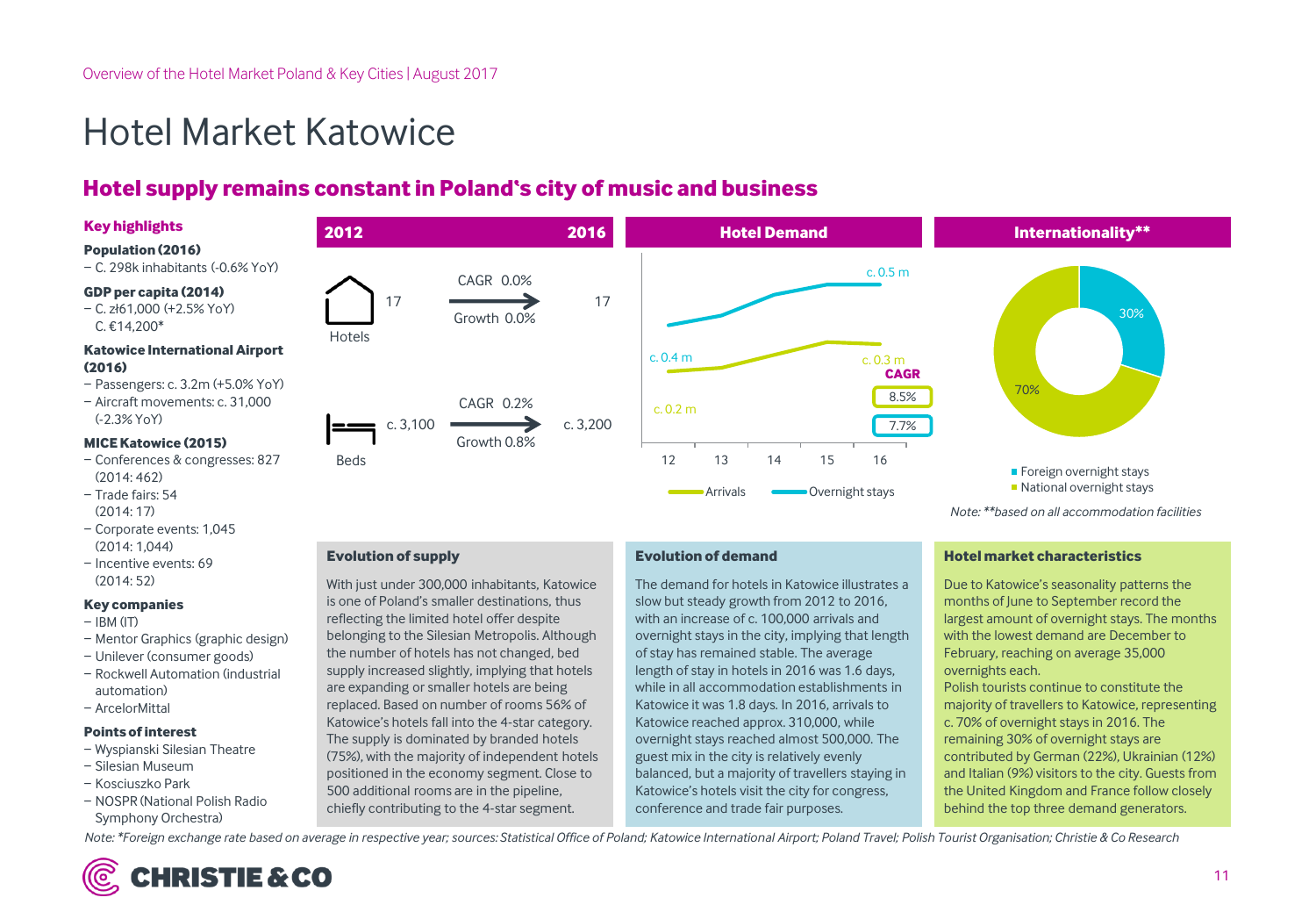## Overview of Main Hotel Markets Poland

## **Growing traveller-to-bed ratios suggest further room for additional supply**

#### **Key Highlights**

- Over the last five years, bed intensity in Poland and its key cities has developed fairly slowly, while tourism intensity has increased at a much faster pace.
- While Warsaw, as Poland's capital, represents the largest hotel market in absolute figures, the bed and tourism ratios per 1,000 inhabitants clearly demonstrate the magnitude of the Krakow hotel market. With more than twice as many inhabitants, Warsaw only has 22% more overnights than Krakow.
- Krakow is Poland's leisure tourism hotspot which is reflected in a longer average length of stay (2.2) compared to Poland's business hub Warsaw (1.7).
- Secondary regions such as Tri-City have also quickly grown their hotel markets, with tourism intensity increasing by almost 50% in the last five years.
- In all key cities, bed occupancy rates have reached levels of almost 50%. This can in part be attributed to a higher double occupancy factor than is usually registered in western markets.
- Overall, the strong demand in all key cities surpassed the supply growth rates, resulting in higher traveller-to-bed ratios and thus suggesting room for additional supply.

![](_page_11_Figure_10.jpeg)

|          | <b>Beds intensity*</b> |      | Tourism intensity* |       | <b>Traveller-to-bed ratio</b> |      | <b>Bed occupancy</b> |      |
|----------|------------------------|------|--------------------|-------|-------------------------------|------|----------------------|------|
|          | 2012                   | 2016 | 2012               | 2016  | 2012                          | 2016 | 2012                 | 2016 |
| Poland   | 5                      |      | 646                | 969   | 68                            | 77   | 34%                  | 40%  |
| Warsaw   | 11                     | 14   | 2.051              | 2.754 | 113                           | 121  | 50%                  | 55%  |
| Krakow   | 23                     | 28   | 3,814              | 5,173 | 83                            | 86   | 46%                  | 51%  |
| Wroclaw  | 12                     | 13   | 1.611              | 2,510 | 84                            | 105  | 38%                  | 52%  |
| Tri-City | 11                     | 14   | 1.725              | 2.581 | 72                            | 91   | 42%                  | 52%  |
| Poznan   | 10                     | 13   | 1.229              | 1.928 | 73                            | 93   | 33%                  | 42%  |
| Katowice | 10                     | 11   | 1.206              | 1.674 | 72                            | 99   | 32%                  | 43%  |

*Notes: \*ratio per 1,000 inhabitants; sources: Statistical Office Poland; Christie & Co Analysis*

![](_page_11_Picture_13.jpeg)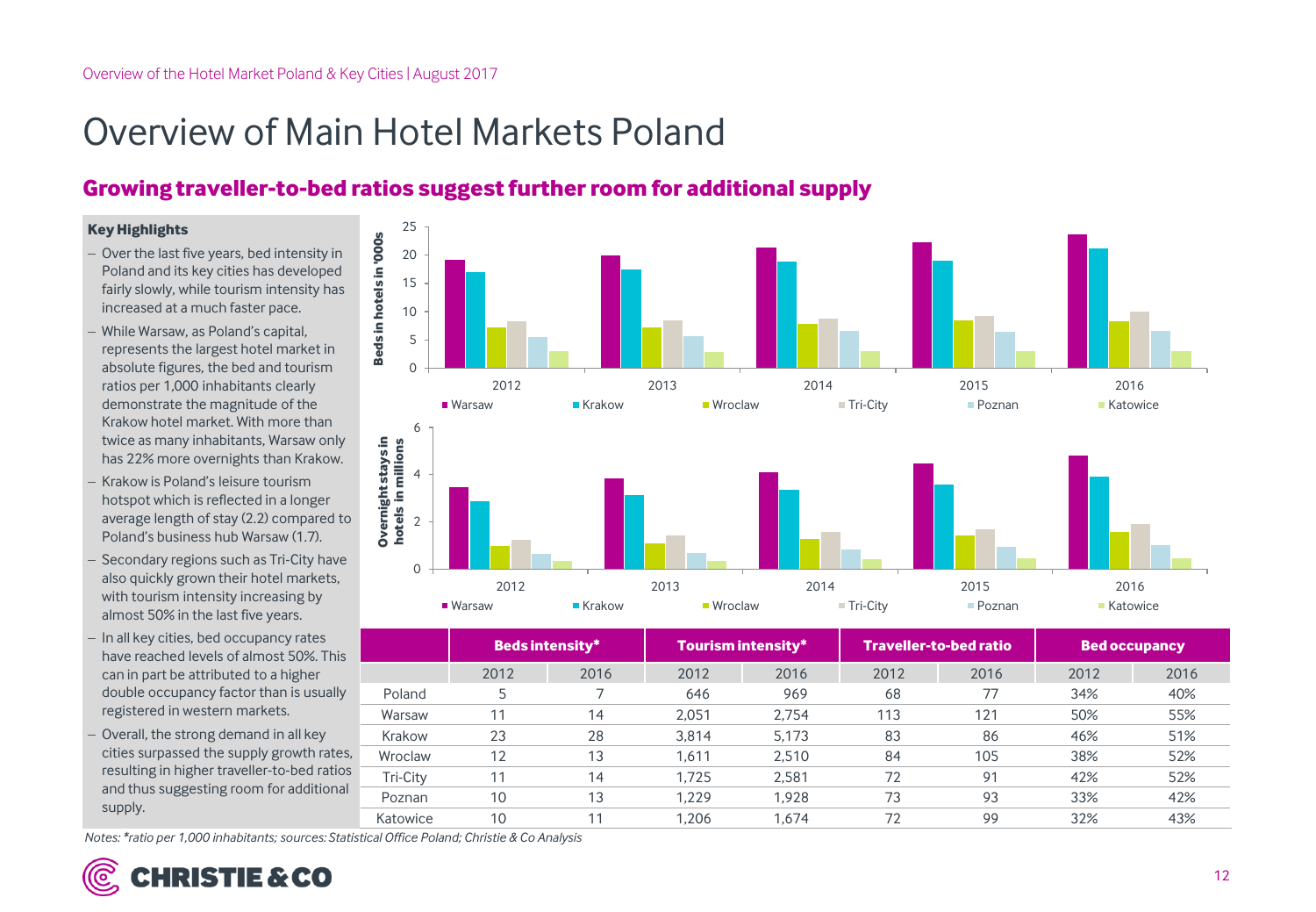## Most important Hotel KPIs under Review

![](_page_12_Figure_2.jpeg)

![](_page_12_Figure_3.jpeg)

ADR RevPAR OCC

|          | <b>Occupancy (in %)</b> |               |         | <b>ADR (in PLN)</b> |               |         | <b>RevPAR (in PLN)</b> |               |         |
|----------|-------------------------|---------------|---------|---------------------|---------------|---------|------------------------|---------------|---------|
|          | YTD July 2016           | YTD July 2017 | Δ       | YTD July 2016       | YTD July 2017 | Δ       | YTD July 2016          | YTD July 2017 | Δ       |
| Warsaw   | 75.0%                   | 77.1%         | 2.8%    | zł291               | zł315         | 8.1%    | zł218                  | zł242         | 11.2%   |
| Krakow   | 75.4%                   | 74.0%         | $-1.8%$ | zł300               | zł304         | 1.3%    | zł226                  | zł225         | $-0.5%$ |
| Wroclaw  | 71.1%                   | 69.7%         | $-2.0%$ | zł222               | zł234         | 5.7%    | zł158                  | zł163         | 3.6%    |
| Tri-City | 71.1%                   | 67.8%         | $-4.6%$ | zł328               | zł326         | $-0.7%$ | zł233                  | z/221         | $-5.3%$ |
| Poznan   | 61.4%                   | 57.2%         | $-6.9%$ | zł265               | zł277         | 4.7%    | $z$ ł162               | zł158         | $-2.5%$ |

*STR: Republication or other re-use of this data without the express written permission by STR is strictly prohibited; sources STR; Christie & Co Analysis*

![](_page_12_Picture_7.jpeg)

**str**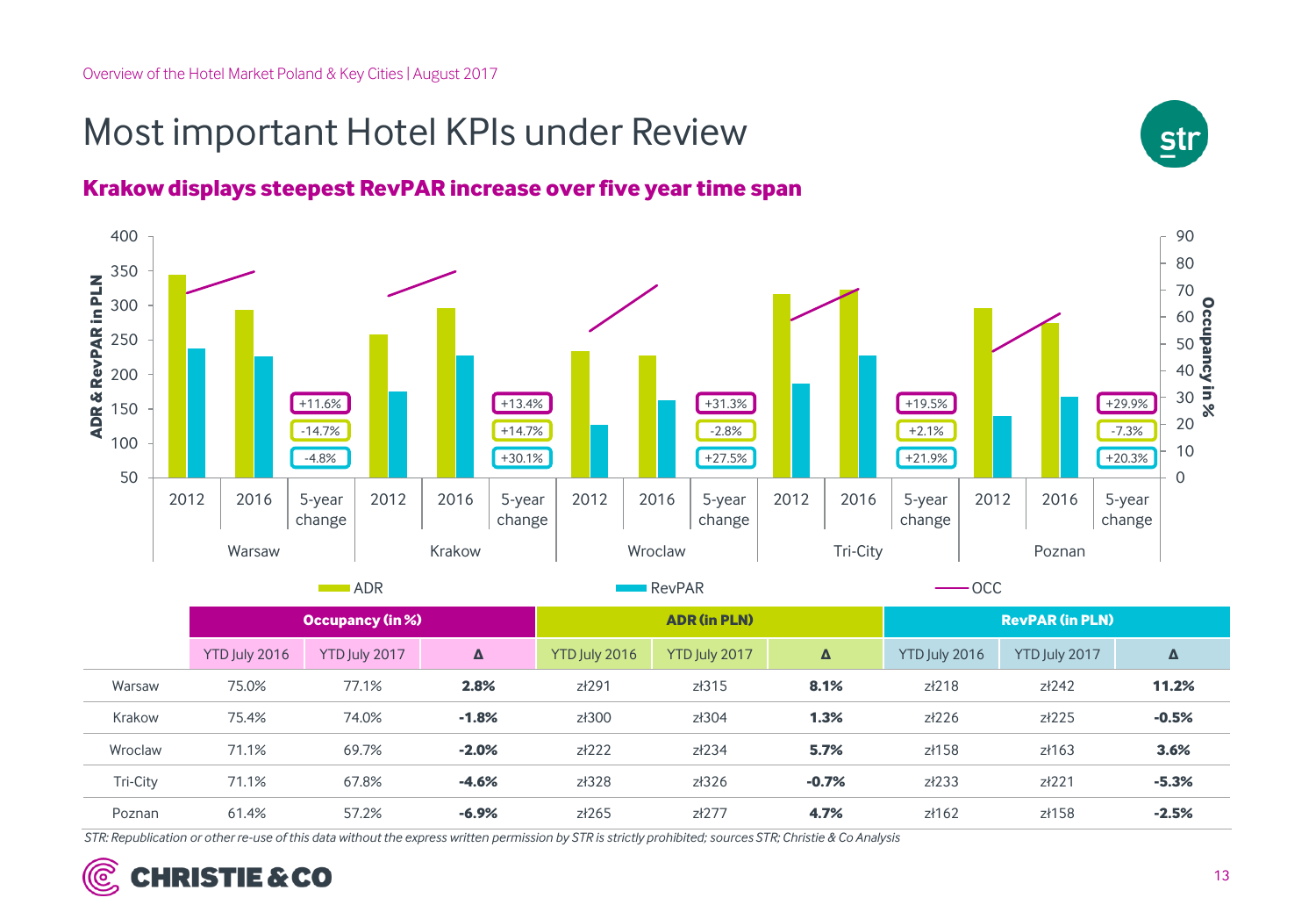## Transactional Activity

### **Selected hotel transactions in Poland**

| <b>Year</b> | <b>Hotel</b>                    | <b>City</b>      | <b>Category</b> | <b>Rooms</b> |
|-------------|---------------------------------|------------------|-----------------|--------------|
| 2017        | Radisson Blu Centrum Hotel      | Warsaw           | Upscale         | 311          |
| 2017        | angelo by Vienna House Katowice | Katowice         | Upscale         | 203          |
| 2017        | Sheraton Grand Krakow Hotel     | Krakow           | Upscale         | 232          |
| 2017        | The Westin Warsaw               | Warsaw           | Luxury          | 361          |
| 2016        | Scandic Portfolio               | Gdansk & Wroclaw | Upscale         | 307          |
| 2016        | Mercure Mrongowia               | Mragowo          | Midscale        | 215          |
| 2015        | Mercure Portfolio               | Lublin & Zamosc  | Midscale        | 164          |
| 2015        | andel's by Vienna House         | Lodz             | Upscale         | 278          |
| 2015        | <b>B&amp;B Wrocław Centrum</b>  | Wroclaw          | <b>Budget</b>   | 140          |
| 2015        | <b>Holiday Inn City Centre</b>  | Warsaw           | Midscale        | 254          |
| 2015        | Radisson Blu Hotel              | Wroclaw          | Upscale         | 162          |
| 2015        | <b>Sheraton Hotel</b>           | Warsaw           | Luxury          | 350          |
| 2014        | Hampton by Hilton City Centre   | Warsaw           | Economy         | 300          |
| 2014        | The Westin                      | Warsaw           | Upscale         | 361          |
| 2013        | <b>Hotel Bristol</b>            | Warsaw           | Upscale         | 206          |
| 2013        | Sheraton Hotel                  | Krakow           | Luxury          | 232          |

#### **Growing interest from foreign investors**

Poland's **hotel investment market** is still in its infancy, but there are many reasons why **investors are convinced of the country's potential**. Factors include the improvement of hotel indicators, more international hotel chains, the enhancement of the country's meetings and conference industry, improving road and rail infrastructure, as well as favourable property prices in comparison to key European markets such as London, Paris or Munich.

There is rising interest in **hotel acquisitions from German, French, British and US investors**. Especially German institutional investment funds are looking for products that provide a better return than in Western Europe. Over the last years, the presence of opportunistic funds, mainly American, French, British, but also Asian, interested in **hotels operating under management or franchise agreements** has increased. These kinds of investors plan to increase the property's value by actively engaging in its management.

In general, **all kinds of hotels** from the budget to luxury segments were in demand. There were a number of notable transactions in the past years, such as the Radisson Blu in Warsaw, the Sheraton Grand Hotel in Krakow or the Hotel Bristol in Warsaw.

*Source: Christie & Co Research*

![](_page_13_Picture_9.jpeg)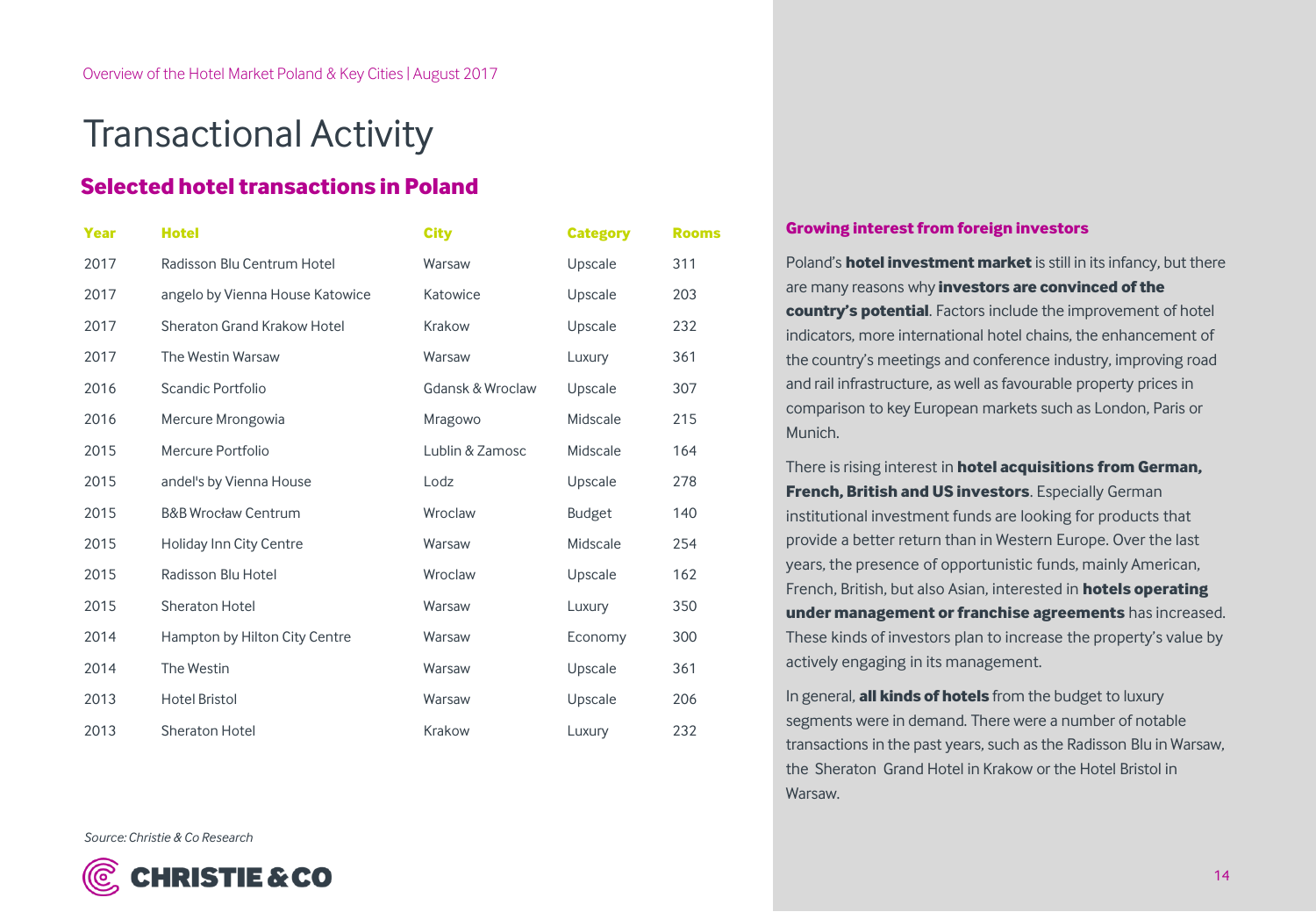## Christie & Co's Poland & CEE Team

### **Considerable experience in hotel real estate throughout Central Eastern Europe**

![](_page_14_Picture_3.jpeg)

Managing Director Central & Northern Europe **Lukas Hochedlinger MRICS** +43 (0) 699 1997 1365 **M** +43 (0) 1 890 53 57-2 **T** Lukas.Hochedlinger@christie.com **E**

![](_page_14_Picture_5.jpeg)

**Constanze Maas** +49 (0) 69 90 74 57-11 **T** +49 (0) 162 2442 733 **M** Constanze.Maas@christie.com **E** Associate Director Advisory & Valuation Services Germany

![](_page_14_Picture_7.jpeg)

**Simon Kronberger** Senior Consultant Investment & Letting Austria & CEE +43 (0) 1 890 53 57-3 **T** +43 (0) 699 1997 1333 **M** Simon.Kronberger@christie.com **E**

![](_page_14_Picture_9.jpeg)

**Kay Constanze Strobl** Director – Head of Advisory & Valuation Services Germany +49 (0) 89 2 00 00 07-12 **T** +49 (0) 173 9658 093 **M E** Kay.Strobl@christie.com

![](_page_14_Picture_11.jpeg)

**T** +49 (0) 89 20 00 007-11 **Patrik Hug** Consultant Advisory & Valuation Services Germany +49 (0) 173 965 80 89 **M** Patrik.Hug@christie.com **E**

![](_page_14_Picture_13.jpeg)

**Maximilian E. Paul** Consultant Advisory & Valuation Services Germany +49 (0) 69 90 74 57-13 **T** +49 (0) 173 6731 272 **M** Maximilian.Paul@christie.com **E**

Special thanks to our interns Louisa Schwarz and Barbara Norz for their support with this publication.

![](_page_14_Picture_16.jpeg)